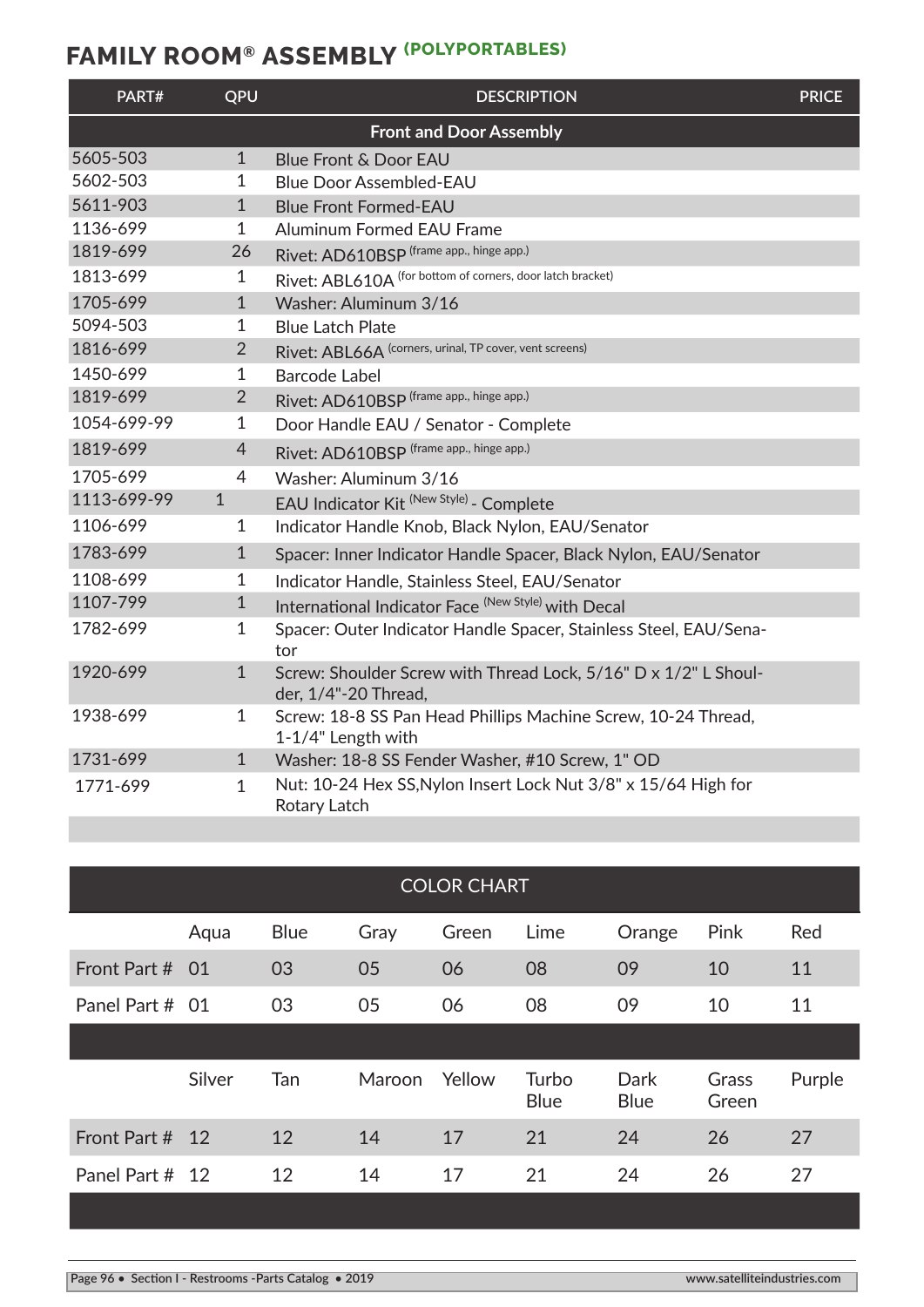## **FAMILY ROOM® ASSEMBLY (POLYPORTABLES)**

| PART#                          | QPU            | <b>DESCRIPTION</b>                                         | <b>PRICE</b> |  |  |  |
|--------------------------------|----------------|------------------------------------------------------------|--------------|--|--|--|
| <b>Front and Door Assembly</b> |                |                                                            |              |  |  |  |
| 1029-699-99B                   | $\mathbf{1}$   | Coat Hook - Complete/Boudoir Unit                          |              |  |  |  |
| 1029-699                       | $\mathbf{1}$   | Coat Hook                                                  |              |  |  |  |
| 1705-699                       | $\overline{2}$ | Washer: Aluminum 3/16                                      |              |  |  |  |
| 1809-699                       | $\overline{2}$ | Rivet: AB66A-Short/Small Head                              |              |  |  |  |
|                                |                | <b>Side Assembly</b>                                       |              |  |  |  |
| 5621-503                       | 3              | <b>Blue Finished Side-EAU</b>                              |              |  |  |  |
| 1069-699                       | $\mathbf{1}$   | Side Handle for EAU / Senator                              |              |  |  |  |
| 1707-699                       | 4              | Washer: 1/4" Star Zinc                                     |              |  |  |  |
| 1751-699                       | 4              | Nut: Acorn 1/4-20                                          |              |  |  |  |
| 1936-699                       | 4              | Screw: 1/4-20 x .5 Phillips Pan Head SS with lock patch    |              |  |  |  |
| 7039-600-99                    | 6              | <b>White Vent Screen - Complete</b>                        |              |  |  |  |
| 1705-699                       | $\overline{2}$ | Washer: Aluminum 3/16                                      |              |  |  |  |
| 1816-699                       | $\overline{2}$ | Rivet: ABL66A (corners, urinal, TP cover, vent screens)    |              |  |  |  |
| 7051-500-99                    | 4              | Corner Molding White EAU - Complete                        |              |  |  |  |
| 1705-699                       | 9              | Washer: Aluminum 3/16                                      |              |  |  |  |
| 1813-699                       | 1              | Rivet: ABL610A (for bottom of corners, door latch bracket) |              |  |  |  |
| 1816-699                       | 8              | Rivet: ABL66A (corners, urinal, TP cover, vent screens)    |              |  |  |  |
|                                |                | <b>Door Closer</b>                                         |              |  |  |  |
| 1115-699-99                    | $\mathbf{1}$   | Door Closer - EAU / Senator - Complete                     |              |  |  |  |
| 1952-699                       | 4              | Screw: 1/4-20 x 1-3/4 Phillips Flat Head Zinc              |              |  |  |  |
| 1710-699                       | 6              | Washer: 1/4 x 1/2 x 3/64 SS                                |              |  |  |  |
| 1776-699                       | 2              | Spacer: Nylon 1/2" ODx 1/4" IDx3/4 L Upper Door Closer     |              |  |  |  |
| 1751-699                       | 6              | Nut: Acorn 1/4-20                                          |              |  |  |  |
| 1126-699                       | 1              | Decal: Automatic Door Closer                               |              |  |  |  |
| 1777-699                       | $\overline{2}$ | Spacer: Nylon 1/2" OD x 1/4" IDx 5/8"L lower door closer   |              |  |  |  |
| 1941-699                       | $\overline{2}$ | Screw: 1/4-20 x 3/4 Pan Hd Phil M/S 18-8                   |              |  |  |  |
|                                |                | <b>Top Assembly</b>                                        |              |  |  |  |
| 5624-500-99                    | $\mathbf{1}$   | White EAU Top - Complete                                   |              |  |  |  |
| 1816-699                       | 20             | Rivet: ABL66A (corners, urinal, TP cover, vent screens)    |              |  |  |  |
| 1813-699                       | 8              | Rivet: ABL610A (for bottom of corners, door latch bracket) |              |  |  |  |
| 1705-699                       | 28             | Washer: Aluminum 3/16                                      |              |  |  |  |
|                                |                | <b>Internal Components</b>                                 |              |  |  |  |
| 6037-605-99                    | $\mathbf{1}$   | Molded Gray 3 Roll TP Holder (New Style) - Complete        |              |  |  |  |
| 1816-699                       | 4              | Rivet: ABL66A (corners, urinal, TP cover, vent screens)    |              |  |  |  |
| 1705-699                       | $\overline{4}$ | Washer: Aluminum 3/16                                      |              |  |  |  |
| 1051-699                       | $\mathbf{1}$   | Toilet Paper Rod for 3 ROLL TP Holder (Black)              |              |  |  |  |
| 1038-699                       | $\mathbf{1}$   | Padlock With Key                                           |              |  |  |  |
| 7027-605-99                    | $\mathbf{1}$   | Gray Vent Stack 63" - Complete                             |              |  |  |  |
| 1814-699                       | $\mathbf{1}$   | Rivet: ABL0640 (vent stack)                                |              |  |  |  |
|                                |                |                                                            |              |  |  |  |